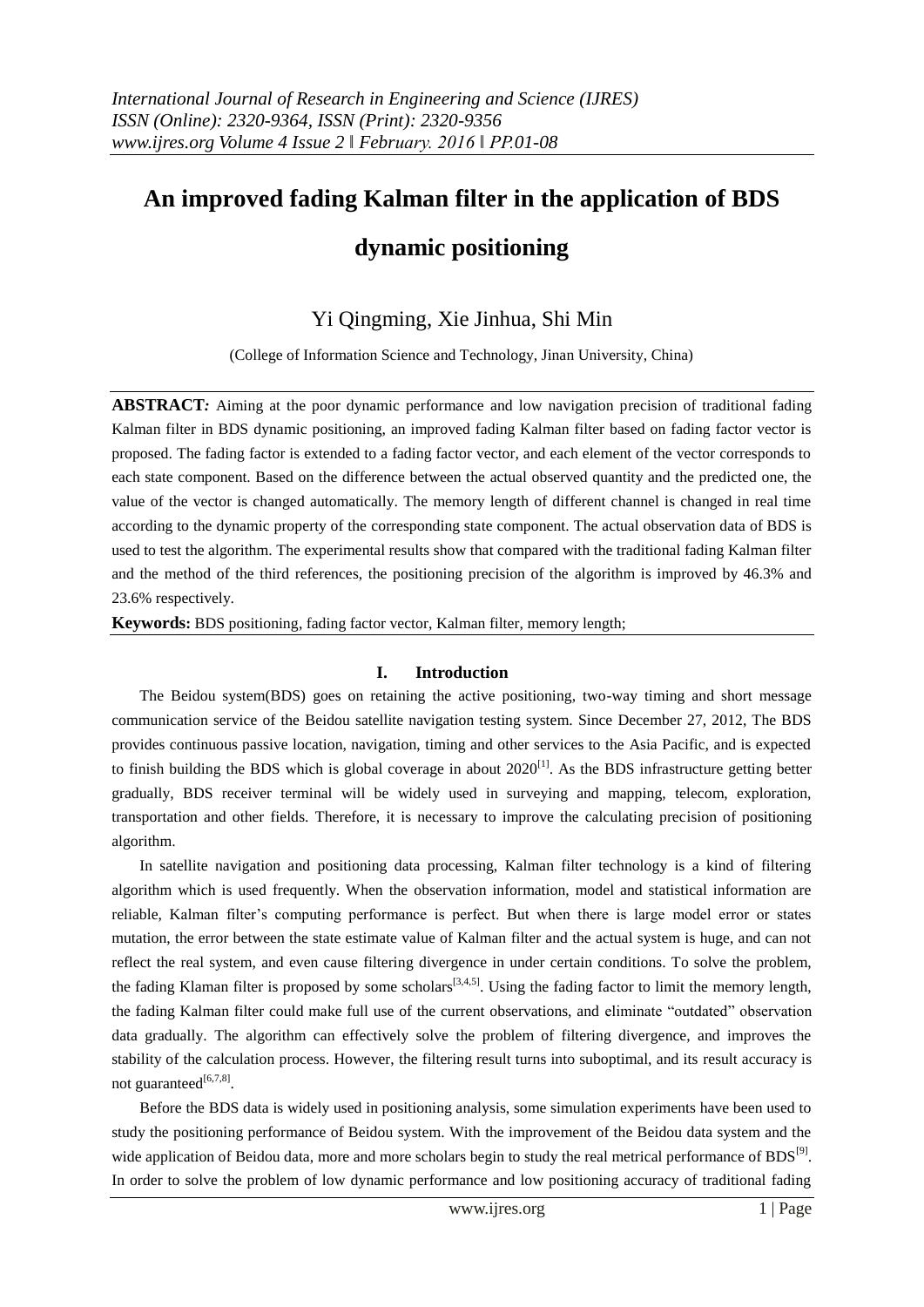Kalman filter algorithm, an improved Kalman filter algorithm based on fading factor vector is propose. It is used in BDS dynamic navigation and positioning, and has been tested by the actual BDS observation data. The experimental results show that the algorithm effectively improves the dynamic performance and positioning result's precision of BDS.

# **II. Fading Kalman filter positioning model**

In order to determine the position and speed of the carrier, the state vector X is defined as below.

$$
\mathbf{X} = \begin{bmatrix} x & v_x & y & v_y & z & v_z & b \end{bmatrix}^T \tag{1}
$$

In formula (1), x,  $v_x$ , y,  $v_y$ , z and  $v_z$  are the position and velocity components of the carrier on a three axis coordinate system, and b is the clock error. Thus, the state transition equation is defined as below.

$$
\mathbf{X}_{k} = \mathbf{\Phi}_{k,k-1} \mathbf{X}_{k-1} + \mathbf{W}_{k}
$$
 (2)

 $\mathbf{X}_k$  is the state vector of k moment, and  $\mathbf{W}_k$  is the system noise vector, while  $\mathbf{\Phi}_{k,k-1}$  is state transition matrix.

$$
\mathbf{\Phi}_{k,k-1} = \begin{bmatrix}\n1 & T & 0 & 0 & 0 & 0 & 0 \\
0 & 1 & T & 0 & 0 & 0 & 0 \\
0 & 0 & 1 & T & 0 & 0 & 0 \\
0 & 0 & 0 & 1 & T & 0 & 0 \\
0 & 0 & 0 & 0 & 1 & T & 0 \\
0 & 0 & 0 & 0 & 0 & 1 & T \\
0 & 0 & 0 & 0 & 0 & 0 & 1\n\end{bmatrix}
$$
\n(3)\n
$$
\mathbf{W}_k = \begin{bmatrix}\n0 & \omega_x & 0 & \omega_y & 0 & \omega_z & \omega_b\n\end{bmatrix}^T
$$

 $\omega_x$ ,  $\omega_y$ ,  $\omega_z$  and  $\omega_b$  are white Gaussian noise, whose means are zero, and variance are  $\sigma_x^2$ ,  $\sigma_y^2$ ,

 $\sigma_z^2$  and  $\sigma_b^2$  respectively. T is the sampling interval. In a moment, when the observation data of N satellites are available, the pseudorange observation equation is defined as below.

$$
\widetilde{\rho}_i = \sqrt{(x - x_{s_i})^2 + (y - y_{s_i})^2 + (z - z_{s_i})^2} + cb + n_{\rho_i}
$$
\n(5)

 $\tilde{\rho}_i$  is the number i satellite's pseudorange observation.  $n_{\rho_i}$  is the noise. ( $x_{s_i}$ ,  $y_{s_i}$ ,  $z_{s_i}$ ) is the 3d coordinate for the satellite, while  $1 \le i \le N$ . c is the speed of light. After formula (5) is linearized by Taylor series expansion, we can obtain system measurement equation as show below.

$$
\mathbf{Z}_k = \mathbf{H}_k \mathbf{X}_k + \mathbf{V}_k \tag{6}
$$

$$
\mathbf{Z}_{k} = \begin{bmatrix} \widetilde{\rho}_{1} & \widetilde{\rho}_{2} & \cdots & \widetilde{\rho}_{N} \end{bmatrix}^{T}
$$
 (7)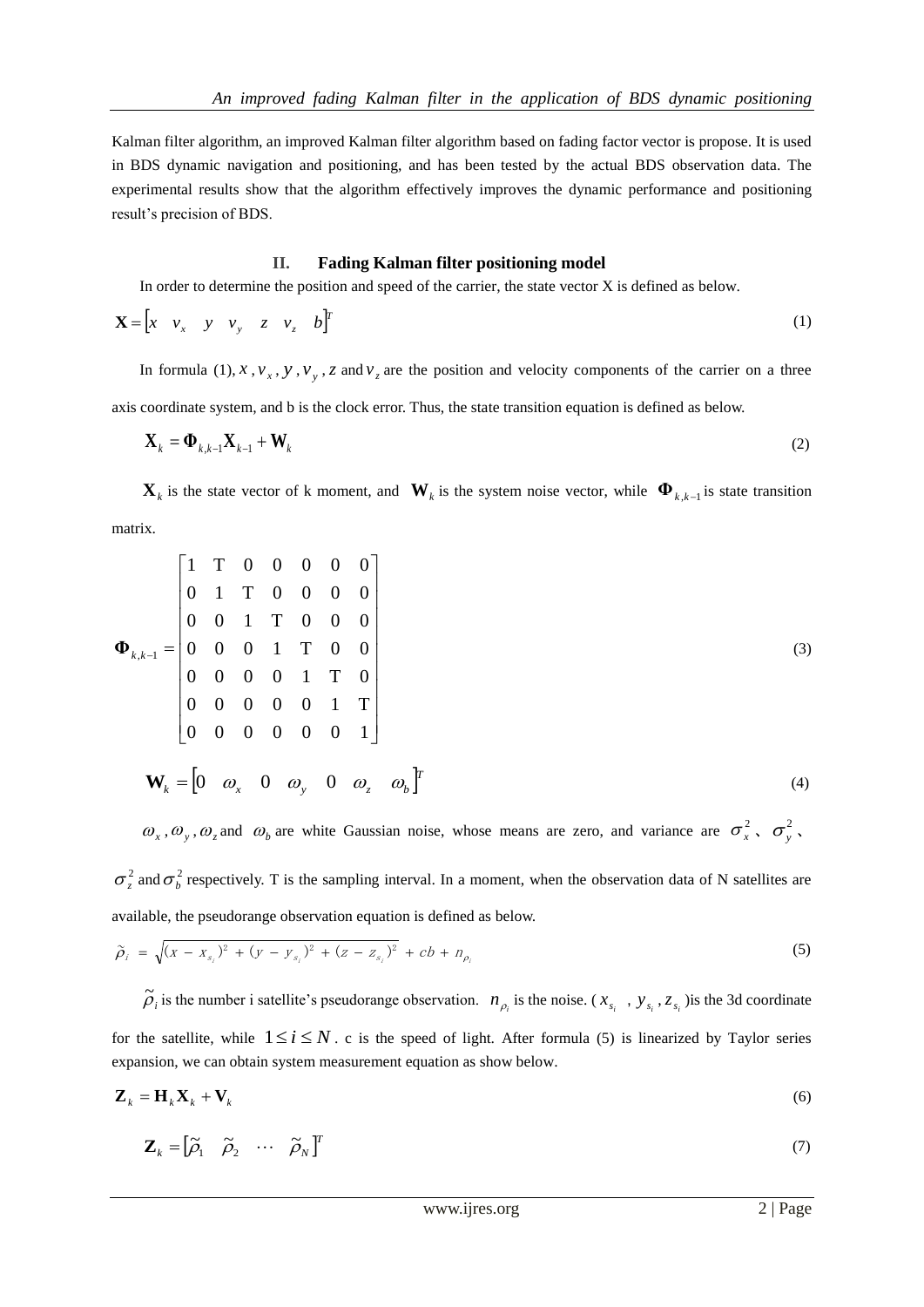$\mathbf{Z}_k$  is the observation vector for k moment, which is a n-dimensional column vector. N is the number of satellites whose signals are received by the receiver.  $\mathbf{H}_k$  is the observation matrix.  $\mathbf{V}_k$  is the observation noise. The recursive equation of fading Kalman filter is showed as below.

$$
\begin{cases}\n\mathbf{X}_{k,k-1} = \mathbf{\Phi}_{k,k-1} \mathbf{X}_{k-1,k-1} \\
\mathbf{P}_{k,k-1} = \lambda_k \mathbf{\Phi}_{k,k-1} \mathbf{P}_{k-1,k-1} \mathbf{\Phi}_{k,k-1}^T + \mathbf{Q}_k \\
\mathbf{X}_{k,k} = \mathbf{X}_{k,k-1} + \mathbf{K}_k (\mathbf{Z}_k - \mathbf{H}_k \mathbf{X}_{k,k-1}) \\
\mathbf{K}_k = \mathbf{P}_{k,k-1} \mathbf{H}_k^T (\mathbf{H}_k \mathbf{P}_{k,k-1} \mathbf{H}_k^T + \mathbf{R}_k)^{-1} \\
\mathbf{P}_{k,k} = (\mathbf{I} - \mathbf{K}_k \mathbf{H}_k) \mathbf{P}_{k,k-1}\n\end{cases}
$$
\n(8)

 $\mathbf{Q}_k$  is the system process noise covariance matrix.  $\mathbf{K}_k$  is the gain matrix. **I** is the unit matrix.  $\mathbf{R}_k$  is the

observation noise covariance matrix. The fading Kalman filter used fading factor  $\lambda_k$  to calculate the  $P_{k,k-1}$ ,

and this differs from the standard Kalman filter. The memory length of Kalman filter is limited by the fading factor to make full use of the current observations. The filter divergence has been avoided by aggravated the role of current observation data in state estimation.

#### **III. The improved fading Kalman filter**

According to formula (8), When the traditional fading Kalman filter estimating the error variance matrix, all the elements in the matrix is increased by  $\lambda_k(\lambda_k \ge 1)$  times. Such a kind of indiscriminate multiplication increases the redundancy. Although the problem of filtering divergence has been solved effectively, the calculation result contains larger error, so that the accuracy is lower.

In order to solve the problems above, the traditional fading Kalman filter algorithm has been improved as below.

In order to solve the problems above, the traditional fading Kalman filter algorithm has been improved as below.

The state vector is defined as  $\mathbf{X}_k = \begin{bmatrix} x_1 & x_2 & \cdots & x_n \end{bmatrix}^T$  $\mathbf{X}_k = \begin{bmatrix} x_1 & x_2 & \cdots & x_n \end{bmatrix}^T$ . Based on the different elements in state vector, a new fading factor vector is built, which is defined as  $\mathbf{\omega}_k = \begin{bmatrix} \lambda_1 & \lambda_2 & \cdots & \lambda_n \end{bmatrix}^T$ . And each element of vector  $\mathbf{\omega}_k$  corresponds to each element of the state vector, while n is the dimension of the state vector. Thus, the forecast state covariance is defined as below.

$$
\hat{\mathbf{P}} = diag(\mathbf{\omega}_{k})\mathbf{\Phi}_{k,k-1}\mathbf{P}_{k-1,k-1}\mathbf{\Phi}_{k,k-1}^{T}diag(\mathbf{\omega}_{k})^{T}
$$
\n(9)

$$
\mathbf{P}_{k,k-1} = \hat{\mathbf{P}} + \mathbf{Q}_k \tag{10}
$$

The predictive value of state vector is defined as below.

$$
\hat{\mathbf{X}}_{k,k-1} = \mathbf{\Phi}_{k,k-1} \mathbf{X}_{k-1}
$$
\n(11)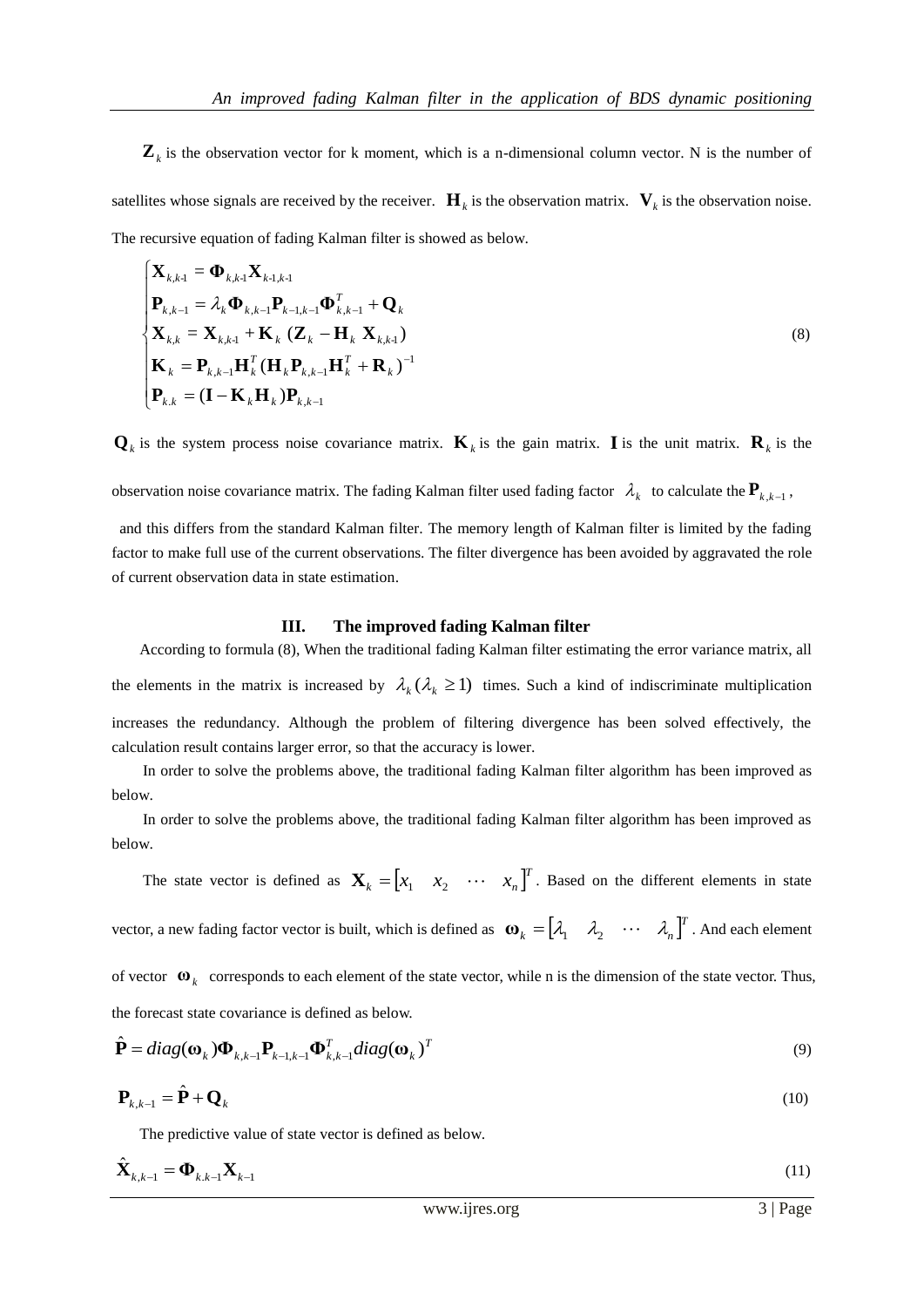In which  $\mathbf{\hat{X}}_{k,k-1}$  is showed as below.

$$
\hat{\mathbf{X}}_{k,k-1} = \begin{bmatrix} \hat{x}_1 & \hat{x}_2 & \cdots & \hat{x}_n \end{bmatrix}
$$
 (12)

 $\mathbf{\hat{X}}_k^i$  is defined as below.

$$
\hat{\mathbf{X}}_k^i = \begin{bmatrix} x_1 & x_2 & \dots & \hat{x}_i & \dots & x_n \end{bmatrix}^T, i = 1, 2, \dots, n
$$
 (13)

Thus, the predictive value of the observation vector is showed as below.

$$
\hat{\mathbf{Z}}_k^i = \mathbf{H}_k \hat{\mathbf{X}}_k^i \tag{14}
$$

The pseudorange residual error is defined as below.

$$
\mathbf{V}_{k,k-1}^i = \mathbf{Z}_k - \hat{\mathbf{Z}}_k^i
$$
 (15)

In which,  $\sum \mathbf{V}_{k,k-1}^i = E(\mathbf{V}_{k,k-1}^i(\mathbf{V}_{k,k-1}^i)^T)$ *i T k k i*  $\sum_{k,k} \mathbf{V}_{k,k-1}^i = E(\mathbf{V}_{k,k-1}^i(\mathbf{V}_{k,k-1}^i)^T)$  is the covariance matrix of the pseudorange residual error, and it

is defined as below.

$$
\sum \mathbf{V}_{k,k-1}^{i} = \frac{1}{M} \sum_{i=1}^{M} (\mathbf{V}_{k-i,k-1-i}^{i} (\mathbf{V}_{k-i,k-1-i}^{i})^{T})
$$
(16)

The value of M is determined by experience. Many experiments proved that when M is 10, the covariance matrix can be estimated effectively without large computational complexity.

Each element of the fading factor vector can be calculated by the following formulas.

$$
\lambda_i = \max\{1, tr[\mathbf{N}_k^i]/tr[\mathbf{T}_k]\}\tag{17}
$$

$$
\mathbf{N}_k^i = \sum \mathbf{V}_{k,k-1}^i - \mathbf{H}_k \mathbf{Q}_k \mathbf{H}_k^T - \mathbf{R}_k
$$
\n(18)

$$
\mathbf{T}_{k} = \mathbf{H}_{k} \boldsymbol{\Phi}_{k,k-1} P_{k-1,k-1} \boldsymbol{\Phi}_{k,k-1}^{T} \mathbf{H}_{k}^{T}
$$
\n(19)

When  $\lambda_i = 1$ , the fading Kalman filter degenerate into basic Kalman filter.

When  $\lambda_i = \lambda_j$ , *i*,  $j = 1, 2, ..., n$ ,  $i \neq j$ , the filtering process is equivalent to the traditional fading Kalman filter, and all of the elements of the estimation error variance matrix will be increased at the same time. In this case, when the system state change, the estimation error will increase, which leads to  $N_k^i$  increases. According to the calculation formulas of the fading factor vector elements, the value of  $\lambda_i$  and  $\mathbf{P}_{k,k-1}$  will increase. The algorithm puts the new current observation data in an important position by increasing the filtering gain. And as a result, the ill-effect of old data is decreased and the tracking ability of Kalman filter is improved.

When  $\lambda_i \neq \lambda_j$ , *i*,  $j = 1, 2, ..., n$ ,  $i \neq j$ , the elements of fading factor vector are not equal to each other. Carrier

is moving in 3d space. Assume that one of the component of the state changes,  $\mathbf{V}_{k,k-1}^i$  and  $\lambda_i$  will increase. In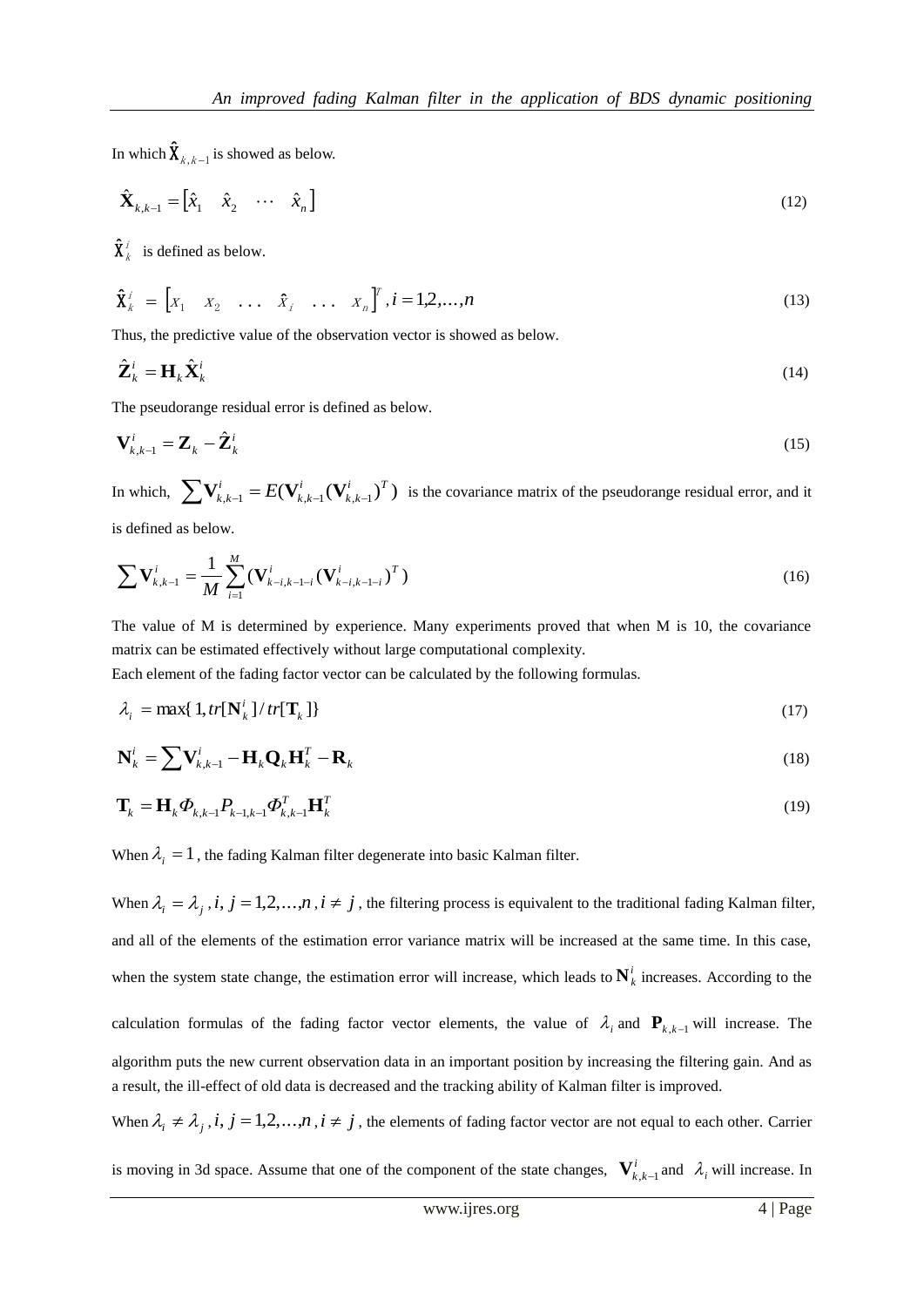this way, the improved fading Kalman filter can solve the problem of filtering divergence more effectively, and the accuracy of the results will be further improved.

In the process of filtering, before estimating the state error covariance matrix, the fading factor vector is calculated online according to the historical data, the current observation data and the given window length in advance. The memory length of each channel is changed adaptive. For the channel with high quality observation data, the length of memory is shortened to track the state of the system and improve the accuracy of results. For the channel with bad observation data, the weight of the new observation data is reduced to weaken its influence on the result of the operation.

### **IV. The experimental results and analysis**

The algorithm above is verified by the actual collection of BDS satellite observation data. The receiver that is used to collect satellite data is UB280 BDS/GPS double system receiver from UNICORE company, which can receive the B1/B2 signal of BDS and L1/L2 signal of GPS. The receiver is installed in a car, and the antenna is installed on the roof. The car is moving around the Olympic center of Guangzhou, and its path is showed as figure 1. The data sampling interval T is 50 ms. The testing time is 10:00 am on July 25, 2015. The car traveled along the path shown in figure 1, from the starting point, through the section A1A2, section B1B2 and section C1C2, and to the destination point finally. The observation data of BDS and GPS received during the travel is collected and stored for the subsequent processing.



Figure 1 the path of the car

The positioning module named TRACK of GPS data processing software named GAMIT can get the car's 3d coordinate and speed at each moment, whose plane precision is within 2 cm. The result of TRACK module is selected as the true value of positioning results. On this basis, the results of the three algorithms are compared with each other with the BDS observation data in MATLAB platform, which are the algorithm in the paper, the improved fading Kalman filter in reference [3] and the traditional Kalman filter.

The related parameters are selected as shown below. The initial position variance of x and y direction are  $\sigma_x^2 = \sigma_y^2 = 100 \text{m}^2$ . The variance of speed are  $\sigma_{v_x}^2 = \sigma_{v_y}^2 = 25 \text{m}^2/\text{s}^2$ . The variance of clock is  $\sigma_b^2 = 10^{-12} s^2$ . The variance of pseudorange measurement noise is  $\sigma_b^2 = 1 m^2$ , and the variance of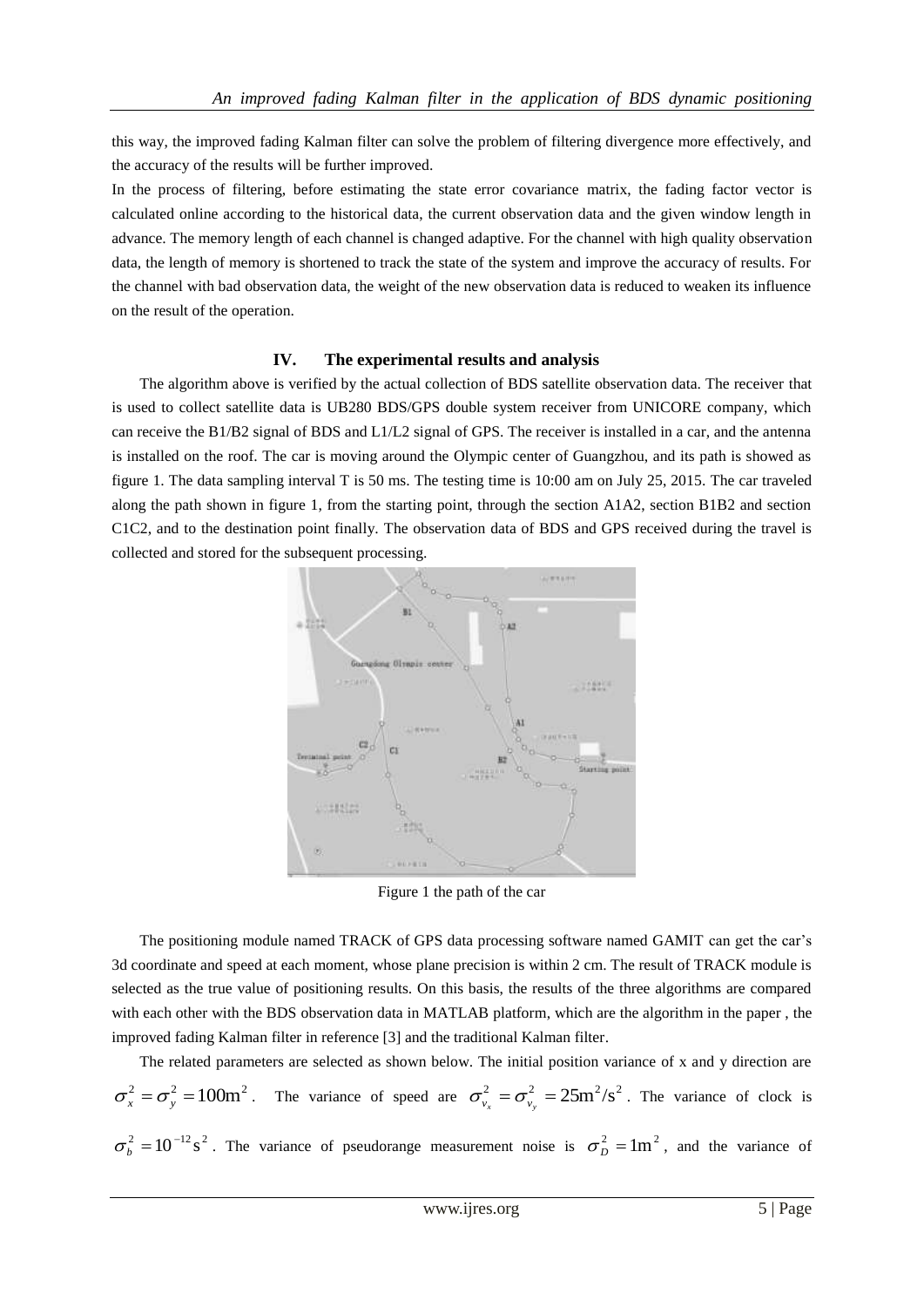pseudorange rate measurement noise is  $\sigma_{\dot{p}}^2 = 0.01 \text{m}^2/\text{s}^2$ , The corresponding noise covariance matrix use the model in reference literature[6, 10]. The initial value of state is  $\mathbf{X}_0 = \begin{bmatrix} 0 & 0 & 0 & 0 & 0 & 0 & 0 \end{bmatrix}^T$ , and the initial value of the error variance matrix is  $P_0 = diag(100 \quad 25 \quad 100 \quad 25 \quad 100 \quad 25 \quad 10^{-3})$  $P_0 = diag(100 \quad 25 \quad 100 \quad 25 \quad 100 \quad 25 \quad 10^{-3})$ .

Error is the difference between the true value and estimated one. The curve of X coordinate estimation error is shown in figure 2 and the curve of X speed estimation error is shown in figure 3.







Figure 3 the curve of X speed estimation error

The accuracy and operation time of the three algorithms are shown in table 1.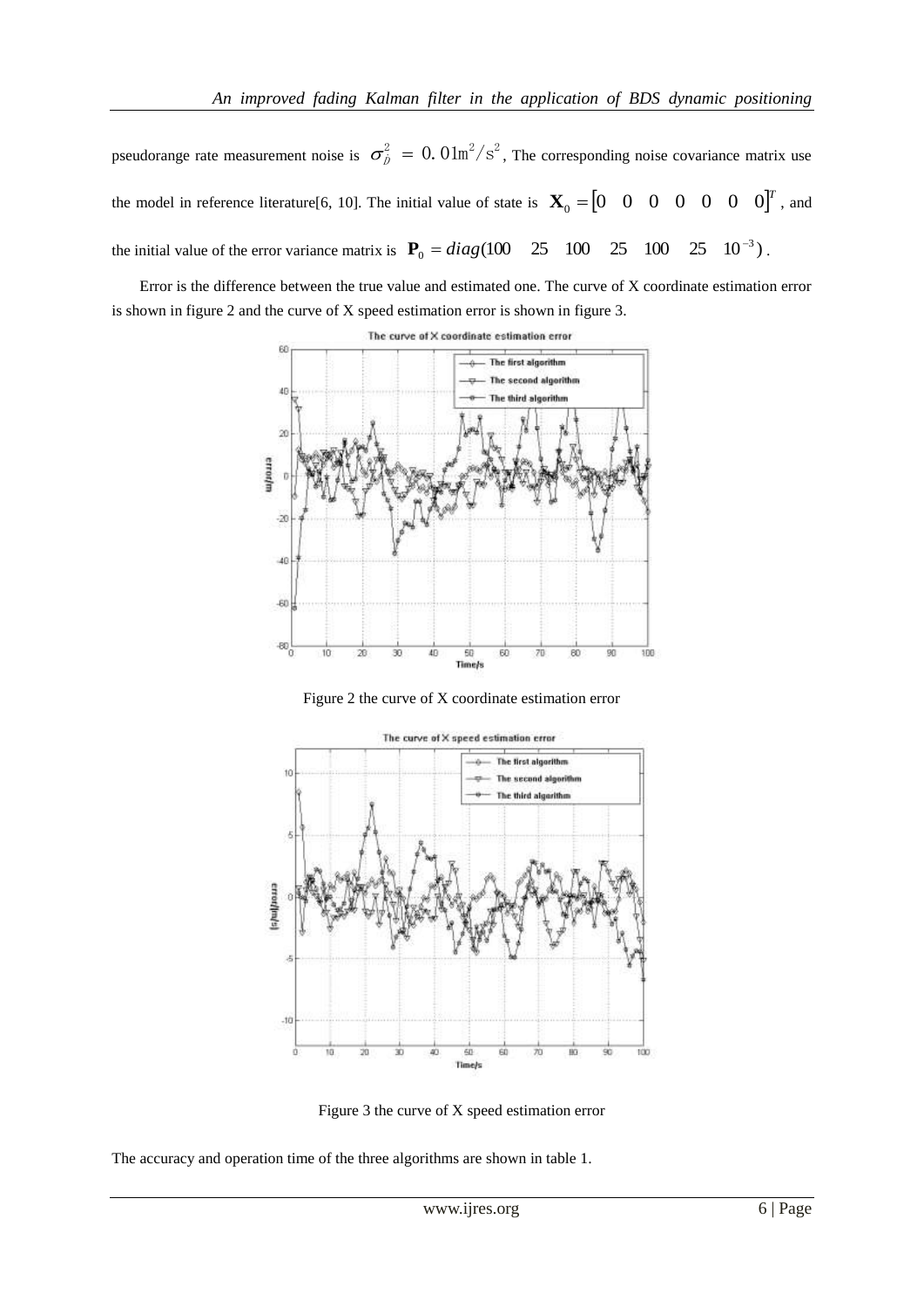| I able I the accuracy and operation time of the three algorithms |               |                                     |                  |
|------------------------------------------------------------------|---------------|-------------------------------------|------------------|
| State component                                                  | Traditional   | The improve fading Kalman<br>fading | The algorithm in |
|                                                                  | Kalman filter | filter in reference [3]             | this paper       |
| X(m)                                                             | 11.56         | 8.04                                | 6.19             |
| $V_{r}$ (m/s)                                                    | 2.52          | 1.75                                | 1.24             |
| Operation time (ms)                                              | 0.216         | 0.259                               | 0.283            |

Table 1 the accuracy and operation time of the three algorithms

The data in table 1 shows that compared with the traditional Kalman filter, the precision of location of the algorithm in this paper is improved by 46.3%, and the precision of speed is improved by 50.8%, while the operation time only increase by 23.7%. Compared with the improved fading Kalman filter in reference literature[3], the precision of location of the algorithm is improved by 23.6%, and the precision of speed is improved by 29.1%, while operation time only increased by 9.3%.

#### **V. Summary**

This paper proposed an improved fading Kalman filter algorithm based on fading factor vector. On the basis of traditional Kalman filter, a fading factor vector has been constructed and the method to calculate the element of vector has been introduced. The algorithm is applied to BDS dynamic positioning. The simulation results show that the algorithm not only improves the accuracy of BDS dynamic positioning, but also has good dynamic performance and stable filtering process. Moreover, this paper provides the related experimental data for the debugging of BD-2 system, and it is very useful for application study of high precision dynamic positioning of BDS.

#### **References**

- [1] An Xiangdong.The Comparative Analysis of Performance about GPS and BDS in Single Point Positioning[J].GNSS world of china, 2014,39(3):8-14.
- [2] Hu Guorong, Ou Jikun.The Improved Method of Adaptive Kalman Flitering for GPS High Kinematic Positioning[J].Acta Geodaetica et Cartographica Sinica, 1999, 28(4):290-294.
- [3] Wang Hu, Wang Jiexian, Bai Guixia, et al. An Improved Fading Kalman Fliter and its Application to GPS Kinematic Positioning [J]. Journal of Tongji University(Natural Science), 2011, 39(1):124-128.
- [4] Yang Liuqing, Xiao Qiangui, Niu Yan, et al.Design of Localization System Based on Reducing Kalman Fliter[J].Journal of Nanjing University of Aeronautics & Astronautics, 2012, 44(1):134-138.
- [5] Tian Chong, Wang Xingliang, Lu Yane. Combination Algorithm of Two Kinds of Adaptive Filter in GPS Positioning [J]. Modern Deffence Technology, 2012, 40(3):72-77.
- [6] XIA Qijun, SUN Youxian, ZHOU Chunhui. An optimal adaptive algorithm for fading kalman filter and its application [J]. Acta Automatic Sinica, 1990, 16(3):210-216.
- [7] Li Yongjun, Zuo Juan. Research on adaptive Kalman Filtering algorithm in GPS kinematic positioning [J]. Engineering of Surveying and Mapping, 2012, 21(4):29-32.
- [8] Mohamed A H, Schwarz K P. Adaptive Kalman filter for INS/GPS[J]. Journal of Geodesy,1999,73(4):193-203.
- [9] Wu T T, Zhang Y, Liu Y M, et al. Bei Dou/GPS combination positioning methodology[J].Journal of Remote Sensing, 2014, 18(5):1087-1097.
- [10] FANG Jiancheng.The study and application of the optional estimation theories and mothod in integrated navigation system [D]. Nanjing: Southeast University, 1998.